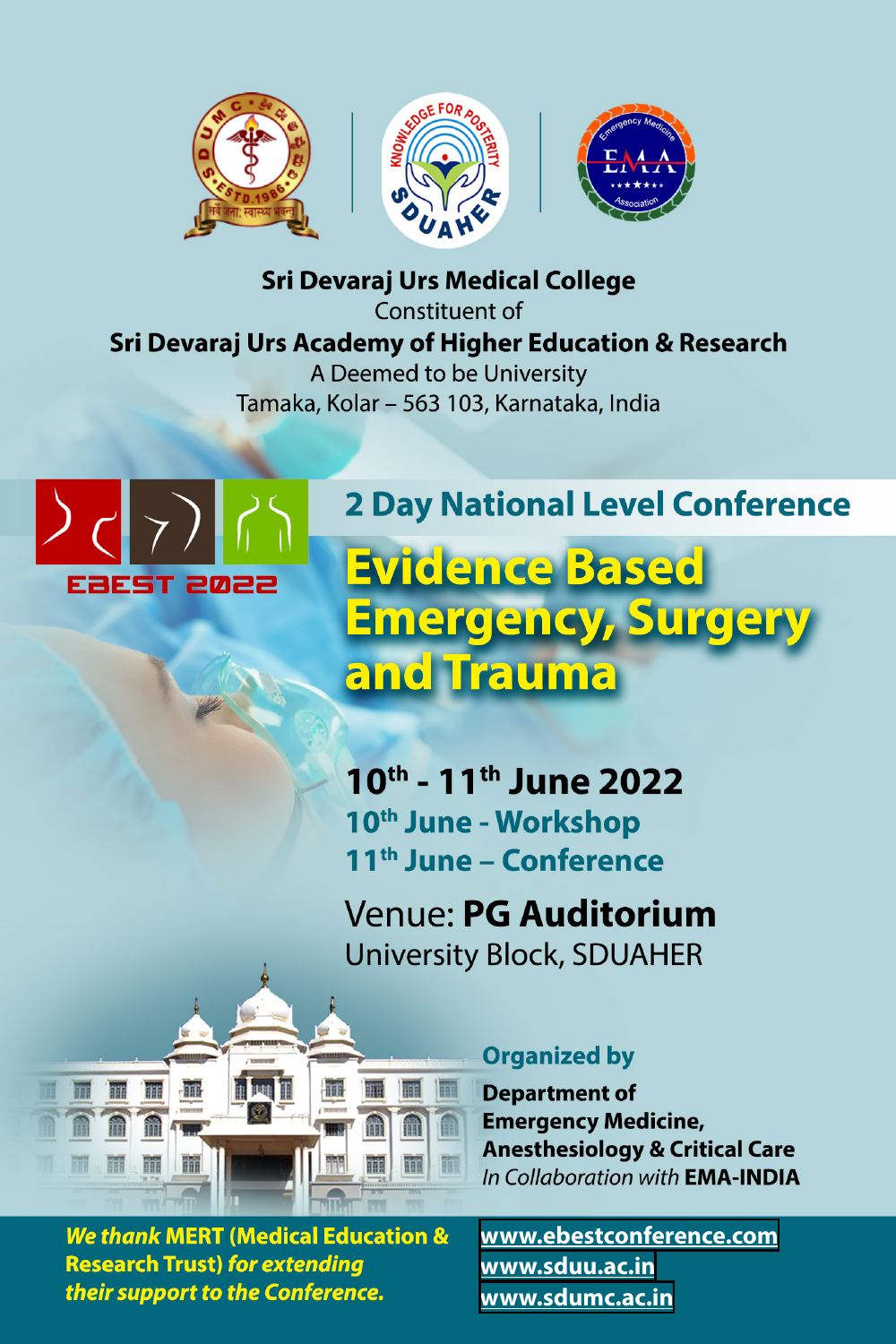### Welcome

### *Greetings to everyone*

I am very happy to invite you all for this first ever conference conducted by Department of Emergency Medicine, Anaesthesiology and Critical Care at Sri Devaraj Urs Medical College, Constituent of Sri Devaraj Urs Academy of Higher Education and Research (Deemed to be University) pioneered in creating bright Medical professionals according to the needs of the public.

Looking forward to join all of you and Wish you all the best.

**Dr P N Sreeramulu** The Dean FoM, SDUAHER Principal, SDUMC



## **Speakers**



#### **Dr Sanjeev Kumar Bhoi** MD, FACEE Head, WHO Collaborating Centre for Trauma in SEAR Professor, JPN Apex Trauma

Centre, AIIMS, New Delhi

#### **Dr Vimal Krishnan** MD, FACEE Principal Secretary, EMA INDIA Governing Council Member, ACEE Associate Professor, Emergency Medicine, Kasturba Medical

College, Manipal



**Dr Girish Narayan** MD, MRCEM, MSc (Epidemiology) Professor, Emergency Medicine, St Johns Medical College, Bengaluru



**Dr Manu Ayyan,** MD, FACEE Assistant Professor, Emergency Medicine, JIPMER, Puducherry



## **Dr. Hari Prasad**

MD, DNB, MRCEM, FACEE, PGDMLE Assistant Professor, Emergency Medicine, M.S. Ramaiah Medical College, Bengaluru



#### **Dr Harshit Mundra** MD, FARS

Assistant Professor, Emergency Medicine, St Johns Medical College, Bengaluru



**Dr Anoop T,** MS, DMAS, MCh Consultant Vascular & Endovascular Surgery, Manipal Hospital, Whitefield, Bengaluru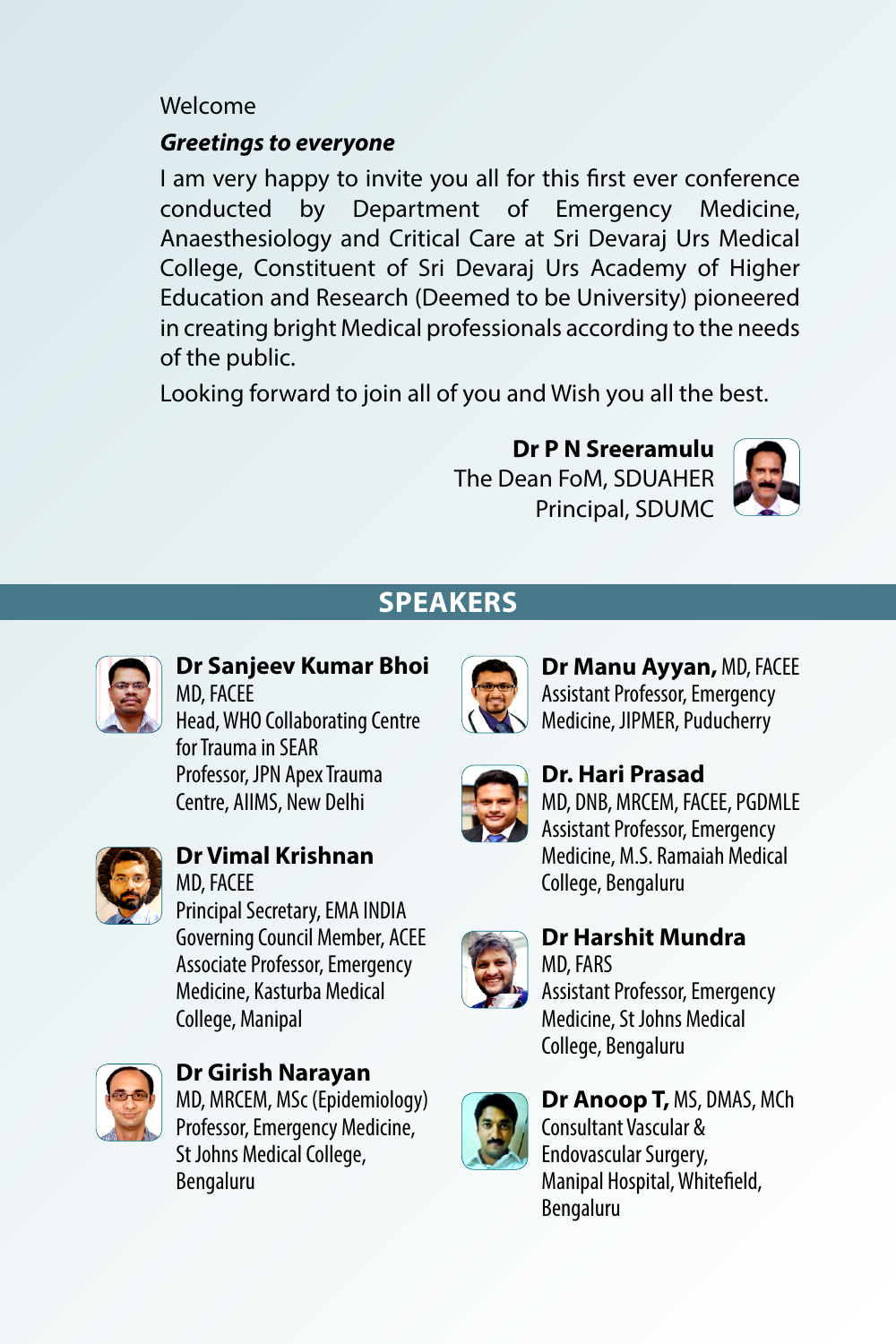## **Conference 11th June 2022**

| 08:00 AM - 09:00 AM     | <b>Registration</b>                                                                |
|-------------------------|------------------------------------------------------------------------------------|
| 09:15 AM - 09:45 AM     | <b>Inauguration Ceremony</b>                                                       |
| 10:00 AM - 10:40 AM     | <b>Evidence-Based Practice</b><br>Dr Girish Narayan                                |
| 10:40 AM - 11:20 AM     | <b>Evidence-Based Cardio Pulmonary</b><br><b>Resuscitation - Dr Harshit Mundra</b> |
| 11:20 AM - 11:30 AM     | <b>Tea Break</b>                                                                   |
| 11:30 AM - 12:10 PM     | <b>Polytrauma</b> (Codes, Challenges & Pitfall)<br>Dr Sanjeev Kumar Bhoi           |
| 12:10 PM-12:50 PM       | <b>Massive Transfusion Protocol</b><br>Dr Manu Ayyan                               |
| 12:50 PM - 01:30 PM     | <b>LUNCH</b>                                                                       |
| $01:30$ PM - $02:10$ PM | <b>Damage Control Resuscitation</b><br>Dr Vimal Krishnan                           |
| 02:10 PM-02:50 PM       | <b>Protocol in Vascular Trauma</b><br>Dr Anoop T                                   |
| 02:50 PM-03:00 PM       | Tea Break                                                                          |
| 03:00 PM-03:40 PM       | <b>Psychological Impact of Trauma</b><br>Dr. Hari Prasad                           |
| 03:45 PM - 04:15 PM     | <b>Panel Discussion</b><br>Moderators: Dr. Krishnamoorthy &<br>Dr. Abhinov         |
| 04:15 PM - 04:30 PM     | <b>Guest Felicitation &amp; Vote of Thanks</b>                                     |
|                         |                                                                                    |

## **Organizing Committee**

#### **Chairmen**

**Dr N T Murali Mohan,** HOD Emergency **Dr Ravi M,** HOD Anaesthesiology & Critical Care

#### **Secretary**

**Dr K J Devendra Prasad,** DNB Assistant Professor Emergency medicine

#### **Joint Secretaries**

**Dr Krishna Moorthy** Emergency Medicine **Dr Abhinov T** Emergency Medicine

#### **Committee Members**

**Dr K Dinesh** Prof, Emergency Medicine, DMS **Dr Suresh Dr Deepak Hongiah Dr Rajesh K**